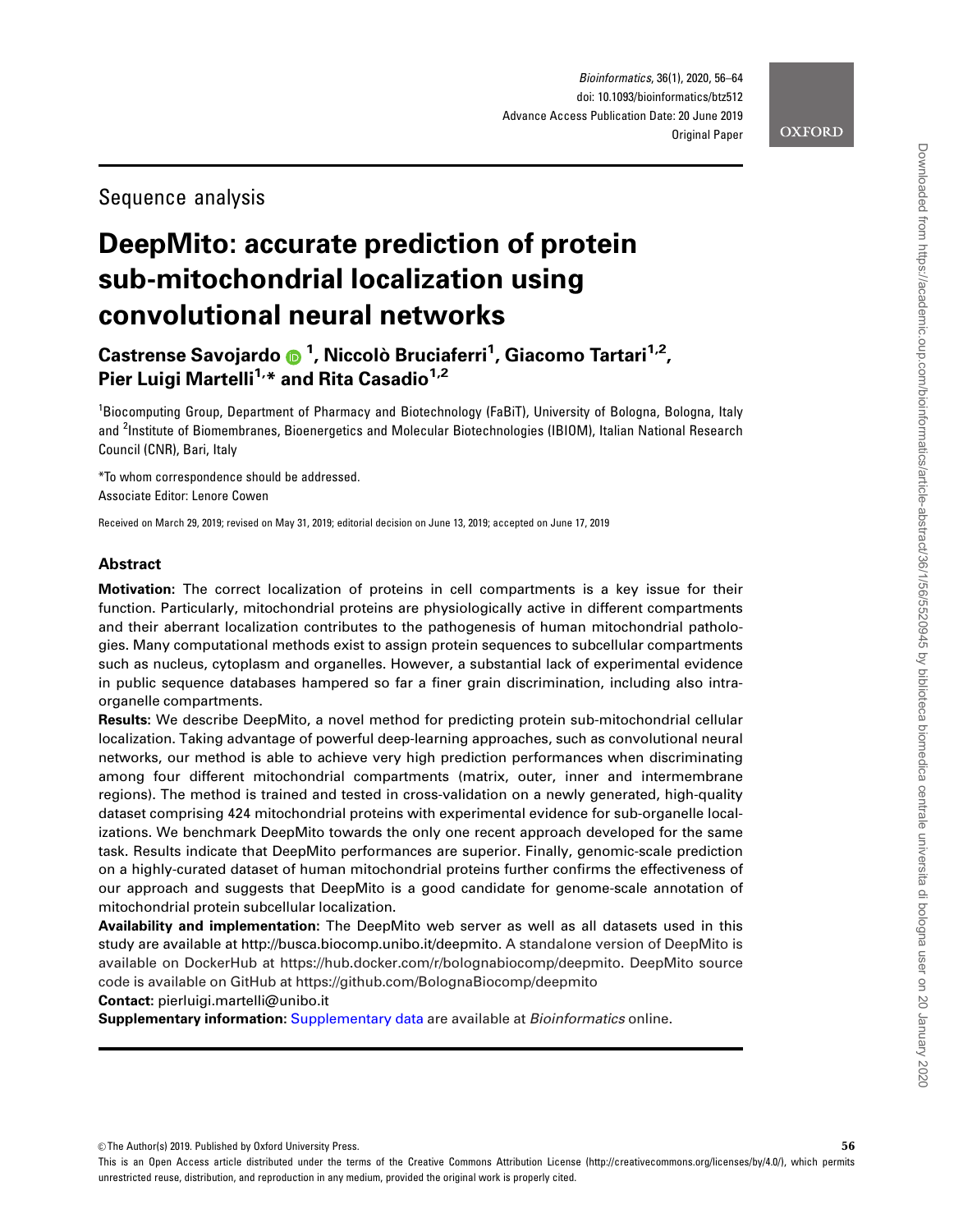## 1 Introduction

Mitochondria are double-membrane bound organelles present in all Eukaryotic cells and performing very important biological functions, which include energy production, calcium signaling, regulation of cell metabolism and apoptosis ([Poveda-Huertes](#page-8-0) et al., 2017).

Mitochondria are endowed with their own genome, coding for only few proteins. The vast majority of proteins that are localized into mitochondria are instead encoded by the nuclear genome, synthesized in cytoplasmic ribosomes and subsequently translocated into the organelle by means of different mechanisms, the most wellcharacterized of which is based on the molecular recognition of specific targeting signals at the N-terminus of the nascent protein ([Dudek](#page-7-0) et al., 2013).

The mitochondrial outer membrane separates the interior of the organelle from the rest of the cell, while the inner membrane encloses the mitochondrial matrix. In turn, the two membranes are separated by the intermembrane space. The existence of such internal compartmentalization suggests that proteins localized in the different mitochondrial compartments are specialized to fulfill different tasks or functions: hence, knowing the precise location of a protein inside mitochondria is crucial for its accurate functional character-ization [\(Martelli](#page-7-0) et al., 2015).

In the past years, many computational methods could discriminate mitochondrial from non-mitochondrial proteins, taking advantage of machine-learning algorithms to detect highly specific targeting signals localized at the N-terminal region of the protein sequence [\(Bannai](#page-7-0) et al., 2002; [Emanuelsson](#page-7-0) et al., 2007; [Savojardo](#page-8-0) et al.[, 2014;](#page-8-0) [Fukasawa](#page-7-0) et al., 2015; [Savojardo](#page-8-0) et al., 2015).

A substantial lack of experimental information constrained the discriminative capability of tools to a small number of compartments. Recently, the increasing amount of sequence data and the availability of richer experimental evidence, allowed the development of computational methods suited to predict protein subcellular localization at a finer grain. Currently, tools make it possible to discriminate sub-nuclear (Kumar et al.[, 2014](#page-7-0)), sub-chloroplastic ([Savojardo](#page-8-0) et al., 2017; Wang et al.[, 2015;](#page-8-0) Shi et al.[, 2011\)](#page-8-0) and submitochondrial ([Du and Li, 2006;](#page-7-0) Shi et al.[, 2011](#page-8-0); [Du and Yu, 2013;](#page-7-0) [Fan and Li, 2012;](#page-7-0) [Kumar](#page-7-0) et al., 2018; Lin et al.[, 2013;](#page-7-0) [Mei, 2012;](#page-7-0) [Nanni and Lumini, 2008](#page-7-0); Zeng et al.[, 2009\)](#page-8-0) localizations. When considering sub-mitochondrial compartments, only the method of [Kumar](#page-7-0) et al. (2018) allows discriminating up to four different possible localizations (matrix, outer, inner and intermembrane regions). All the approaches rely on different types of global protein features extracted from sequence, including sequence composition, pseudoamino acid composition, residue physicochemical attributes and/or evolutionary information extracted from multiple sequence alignments (MSAs).

Here, we describe DeepMito, a novel method for predicting submitochondrial localization. DeepMito is based on artificial neural networks and it adopts the convolutional neural network (CNN) architecture to extract relevant patterns from primary features. DeepMito discriminates four different sub-mitochondrial compartments and our implementation outperforms the only method previ-ously described [\(Kumar](#page-7-0) et al., 2018), addressing the same task.

We optimized the CNN architecture of DeepMito adopting a non-redundant, rigorous cross-validation procedure performed on a new dataset comprising 424 highly curated protein sequences extracted from UniprotKB/SwissProt and endowed with experimental evidence for sub-mitochondrial localization. Cross-validation results on this dataset highlighted good performances with Matthews Correlation values ranging from 0.46 to 0.65, depending

on the compartment. These values well compare with the results of [Kumar](#page-7-0) et al. (2018), ranging from 0.42 to 0.51, when discriminating the same compartments. In addition, we retrained our CNN archi-tecture on the same dataset previously adopted ([Kumar](#page-7-0) et al., 2018), and further confirmed the effectiveness of DeepMito, with performances overpassing the previously reported ones.

Finally, we analyzed the ability of DeepMito in performing genome-scale analysis. To this aim, we extracted a dataset of 1050 mitochondrial human proteins from the Cell Atlas section of the Human Protein Atlas resource (Thul et al.[, 2017\)](#page-8-0). Computed localizations were assessed towards the fraction of human mitochondrial proteins endowed with experimentally annotated GO terms for one of the sub-mitochondrial compartment. In this test, DeepMito shows a very high level of agreement with available experimental annotations (ranging from 93% to 100%, depending on the discriminated compartment).

## 2 Materials and methods

#### 2.1 Datasets

#### 2.1.1 The SM424-18 dataset

The main dataset used in this study was derived from UniprotKB/ SwissProt (release 2018\_02). We first selected all non-fragment protein sequences with evidence at protein level and endowed with experimentally determined subcellular localization (evidence code ECO: 0000269) in one of the four sub-mitochondrial compartments: outer membrane (SL-0172), intermembrane space (SL-0169), inner membrane (SL-0168) and matrix (SL-0170). For sake of selecting the best possible set of annotations, proteins that are also localized in compartments other than mitochondria were excluded.

In order to obtain a non-redundant set of protein sequences, we performed clustering using the CD-HIT program ([Li and Godzik,](#page-7-0) [2006\)](#page-7-0) with global alignment and sequence identity threshold set to 40%. For each cluster generated by CD-HIT, we retained only the longest sequence.

After this filtering procedure, we ended-up with 424 mitochondrial proteins sharing at most 40% sequence identity computed at a global level. The dataset comprises 193 proteins from Metazoa, 166 from fungi, 60 from plants, 4 from Euglenozoa and 1 from Amoebozoa. Overall, the dataset comprises 74 outer membrane, 190 inner membrane, 25 intermembrane and 135 matrix proteins [\(Table 1\)](#page-2-0).

On our dataset (SM424-18) we adopted a 10-fold crossvalidation. In order to avoid any possible bias between training and testing, we applied the following clustering procedure to generate cross-validation sets. First, the 424 protein sequences were crosscompared running all-against-all pairwise blastp with e-value threshold set to 0.001. From blast output, we built a similarity graph where nodes are protein sequences and edges among pairs of nodes were added if at least one blast hit with more than 30% sequence identity was found (no coverage threshold was set). On this graph, single-linkage clustering was performed computing connected components. Finally, all proteins falling in the same cluster were assigned to the same cross-validation set. In this way, we eliminated any possible sequence identity bias among training and testing, confining any residual sequence redundancy (even occurring locally) in the same cross-validation set. SM424-18 is available for download at<http://busca.biocomp.unibo.it/deepmito/datasets>.

#### 2.1.2 The SubMitoPred dataset

SubMitoPred is a dataset previously introduced to train and test the most recent approach for sub-mitochondrial localization prediction,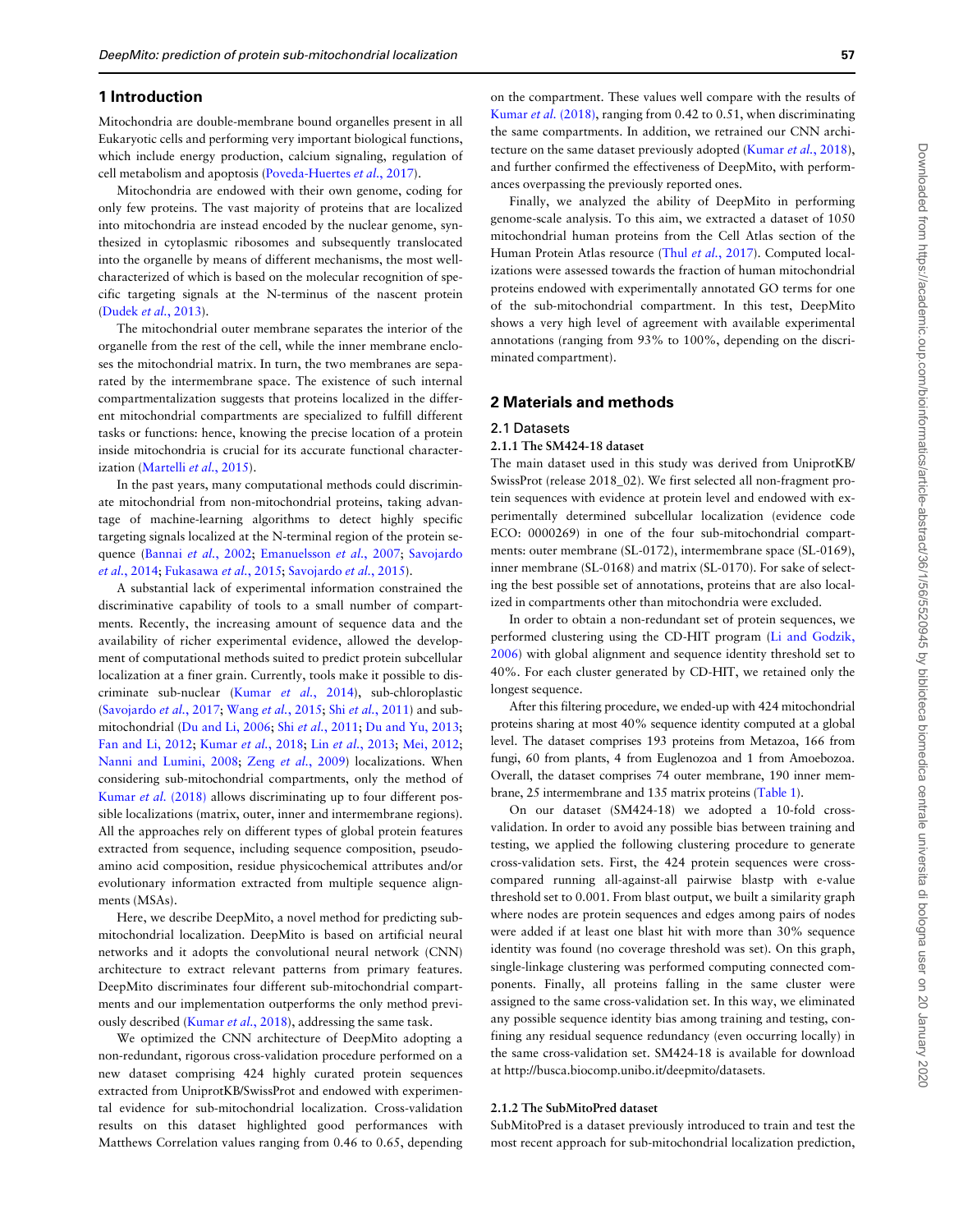Compartment SM424-18<sup>a,b</sup> SubMitoPred<sup>b,c</sup> Outer membrane 74 82 Inner membrane 190 282 Intermembrane space 25 25 32 Matrix 135 174 Total 424 570

<span id="page-2-0"></span>Table 1. Summary statistics of the SM424-18 and the SubMitoPred datasets

a This paper.

<sup>b</sup>Number of sequences.

<sup>c</sup>From [Kumar](#page-7-0) et al. (2018).

addressing a four-compartment discrimination (Table 1, SubMitoPred, [Kumar](#page-7-0) et al., 2018). According to the authors, SubMitoPred (available at<http://proteininformatics.org/mkumar/submitopred/download.html>) was derived from UniprotKB/SwissProt release 2014\_10, selecting protein sequences with the following criteria:

- Full-length proteins (no fragments) with experimental existence evidence.
- Protein length  $> 50$  residues.
- Experimental sub-mitochondrial subcellular localization, retaining only proteins localized into a single compartment.
- Dataset internal redundancy reduced at 40% sequence identity using CD-HIT.

Overall, the dataset comprises 570 mitochondrial proteins distributed in the four different sub-compartments (Table 1).

SubMitoPred contains more proteins than our dataset. Our data-set SM424-18 and the one generated by Kumar et al[. \(2018\)](#page-7-0) share 238 common proteins. Of the remaining 332 included in the SubMitoPred dataset but not in SM424-18, 326 are not present in our dataset because they are not annotated with the experimental evidence code ECO: 0000269; six proteins were excluded because they are annotated as localized in multiple compartments.

For sake of comparison, when necessary and as previously described [\(Kumar](#page-7-0) et al., 2018), we split the SubMitoPred set into five cross-validation subsets. According to [Kumar](#page-7-0) et al. (2018), they performed cross-validation by randomly splitting the set of 570 proteins into five subsets. In this study, we performed two different cross-validation splits: (i) random split as described in [Kumar](#page-7-0) et al. [\(2018\)](#page-7-0) and (ii) random split after sequence clustering using blastp (applying the same procedure described in the previous section for our SM424-18).

#### 2.1.3 The Human Cell Atlas dataset

To assess the capability of DeepMito in performing genome-scale analysis, we here adopted a dataset extracted from the Cell Atlas section of the Human Protein Atlas project (Thul et al.[, 2017\)](#page-8-0). This resource provides a comprehensive catalog of subcellular localization of proteins in human cells derived from transcriptomics experiments or antibody-based image profiling techniques. By this, it provides experimental evidence for subcellular localization of 12 073 human proteins.

Here, we focused on the subset of 1074 proteins that are found to be localized into mitochondria (Cell Atlas does not provide for these proteins sub-mitochondrial localization). The Cell Atlas database assigns a label to each annotation, representing its quality. Four different labels are defined (in decreasing order of quality): Enhanced, Supported, Approved and Uncertain. For the 1074

mitochondrial proteins considered in this study, Enhanced and Supported annotations cover about 50% of the dataset  $(165 + 347 = 512)$ , 506 annotations are Approved while only a small fraction are Uncertain (56 annotations). In order to obtain a sufficient number of sequences, here, we decided to retain all annotations available for mitochondrial proteins.

ENSEMBL gene identifiers for the 1074 mitochondrial proteins were mapped to UniprotKB entries: after this step we were able to map 1050 ENSEMBL identifiers to UniprotKB entries. Twenty-four ENSEMBL genes were excluded because of non-clear or multiple mapping to UniprotKB.

On this set, we extracted available Gene Ontology term information using the QuickGO website (<https://www.ebi.ac.uk/QuickGO/> ). We focused only on annotations of the GO Cellular Component, endowed with experimental evidence (ECO: 0000269) and derived from any source databank. As a result, 179 out of 1050 gene products were annotated with GO terms that are equal to or descendants of any of the four mitochondrial compartments considered in this study: 19 proteins in mitochondrial outer membrane (GO: 0005741), 67 in mitochondrial inner membrane (GO: 0005743), 12 in mitochondrial intermembrane space (GO: 0005758) and 81 in mitochondrial matrix (GO: 0005759). Proteins that were annotated with GO terms related to multiple mitochondrial compartments were filtered-out form this set.

We refer to the full Cell Atlas dataset comprising 1050 protein sequences as Mito-CA-Full and to the subset of 179 annotated as Mito-CA-Annotated.

# 2.2 Feature descriptors

In this study, we considered three different feature types and evaluated their contribution (both individual and combined) to the prediction of protein sub-mitochondrial localization, when provided in input to the DeepMito convolutional network. In particular, the following features were considered:

- Residue one-hot encoding (SEQ), where each residue in a protein sequence is encoded using a 20-dimensional vector with all zero components except for the one representing the residue. Overall, each protein sequence is represented by a matrix with L rows and 20 columns, where  $L$  is the length of the sequence.
- Residue physical-chemical properties (PROP), where each residue in a protein sequence is encoded using the 10 different numerical values introduced by Kidera et al. [\(1985\).](#page-7-0) These values derive from a multivariate statistical analysis of a set of 188 different properties of naturally occurring amino acids and can be used to compactly represent the physical–chemical nature of each residue. Overall, each protein is encoded with a matrix with L rows and 10 columns, where L is the length of the sequence.
- Evolutionary information, in the form of Position Specific Scoring Matrices (PSSM) as computed, for each sequence in the datasets, by running the PSI-BLAST ([Altschul](#page-7-0) et al., 1997) program against the Uniref90 dataset (release March 2018) for three iterations and e-value threshold set to 0.001. Overall, PSSM for a given protein is a matrix with L rows and 20 columns, where L is the length of the sequence. Internally, the program computes the matrix by considering the MSA obtained by (i) stacking all pairwise alignments between query and similar sequences found after each iteration and (ii) removing MSA columns corresponding to gaps in the query sequence. In this way, the PSSMs have always a number of rows that coincides with the length of the query sequence. Raw PSSM values extracted from the PSI-BLAST checkpoint file (generated by the program after each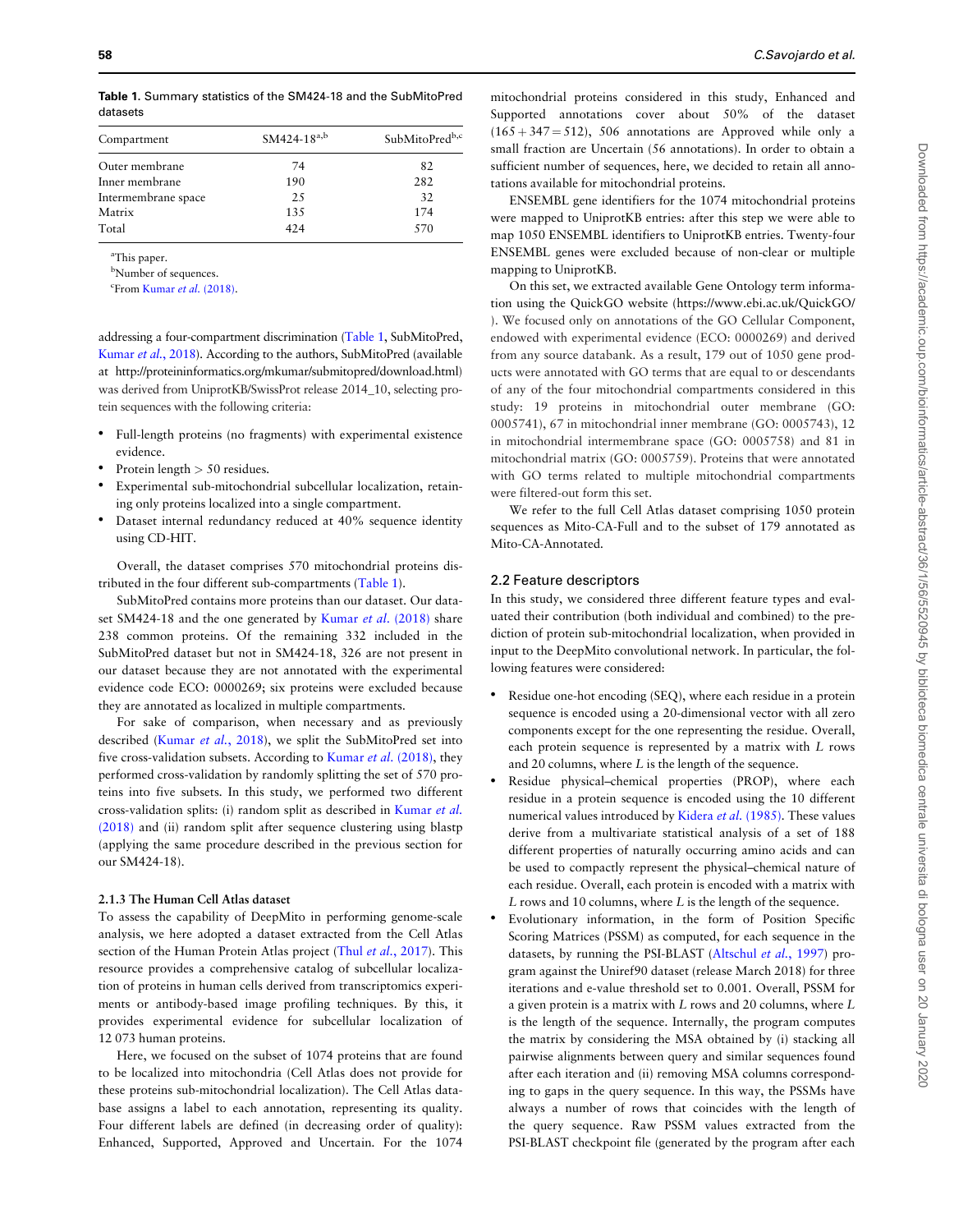iteration) were mapped in the range [0-1] using a sigmoid function, defined as:

$$
f(x) = \frac{1}{1 + e^{-x}}
$$
 (1)

Feature descriptors are combined protein-wise with simple concatenation along the sequence axis. For instance, combining PSSM and PROP matrices of dimensions  $L \times 20$  and  $L \times 10$  leads to a  $L \times$ 30 matrix.

# 2.3 CNNs

CNNs have their main application domain in the Computer Vision area ([LeCun](#page-7-0) et al., 2015). Nevertheless, they have been proven to be very effective also for sequence analysis tasks in Genomics and Computational Biology, as highlighted by the increasing number of successful applications available in literature [\(Alipanahi](#page-7-0) et al., 2015; [Almagro Armenteros](#page-7-0) et al., 2017; [Angermueller](#page-7-0) et al., 2016; [Savojardo](#page-8-0) et al., 2018).

In the context of bio-sequence analysis, inputs are routinely protein or a DNA sequences of variable length on which one wants to detect some feature or attribute, both at the level of individual residues (i.e. sequence labeling) or at a global level (i.e. sequence classification).

Each residue in a sequence is represented with low-level features, e.g. residue properties, one-hot encoding or sequence profiles. The number of features encoding for a given residues is referred to as channels in the CNN context.

A typical CNN is a feed-forward architecture comprising two different types of layers: convolutional and pooling layers. Formers are used to extract salient features from the input by means of filters or motif detectors, whose parameters are learnt during training and are used to scan the input. Pooling layers are instead parameter-free, and they are used for downsampling, namely to reduce the input dimensionality by selecting/aggregating the most relevant features extracted by convolutional layers according to some predefined function (e.g. average, max or min functions).

More formally, let be  $X = (X_1, \ldots, X_L)$  an input sequence of length L where each  $X_i \in \mathbb{R}^d$  is a d-dimensional vector (i.e. d is the number of input channels). We restrict our attention to CNN architectures suited to sequence classification, i.e. the task of classifying the input sequence  $X$  into  $K$  different classes.

A convolutional layer is a collection  $M = (M^1, \dots, M^F)$  of F different motif detectors, each of which can be seen as a weight matrix of dimension  $w \times d$ :

$$
M^{i} = \begin{bmatrix} M_{1,1}^{i} & \cdots & M_{1,d}^{i} \\ \vdots & \ddots & \vdots \\ M_{w,1}^{i} & \cdots & M_{w,d}^{i} \end{bmatrix}_{w \times d}
$$
 (2)

where  $w$  is the width of the motif and  $d$  is the number of input channels.

Using a sliding-window approach, the  $i$ -th motif detector produces an output sequence  $(C_{i, 1}, \ldots, C_{i,L})$  having the same length L of the input and where each  $C_{i,j}$  is computed as:

$$
C_{i,j} = g\left(\sum_{k=1}^{w} \sum_{r=1}^{d} M_{k,r}^{i} X_{j+k-\lfloor w/2 \rfloor,r}\right)
$$
(3)

Sequence termini are handled by adding explicit zero-padding at the beginning and end of the input sequence X. In Equation  $(3)$ , g is an activation function used to transform the raw motif score. Many

different activation functions exist; however, routinely Rectified Linear Units (ReLUs) are adopted, defined as:

$$
g(x) = \max(0, x) \tag{4}
$$

Overall, a convolutional layer endowed with F independent motif detectors compute an output matrix C with F rows and L columns:

$$
C = \begin{bmatrix} C_{1,1} & \cdots & C_{1,L} \\ \vdots & \ddots & \vdots \\ C_{F,1} & \cdots & C_{F,L} \end{bmatrix}_{F \times L}
$$
 (5)

Pooling layers following convolutions reduce the dimensionality of the matrix C along the second dimension (i.e. L). Different types of pooling are possible.

In local pooling with pool size  $p$ , an aggregating function  $t$  is computed row-wise over a set of  $p$  non-overlapping neighboring columns of C, transforming it into a new matrix Plocal of dimension  $F \times L/p$ :

$$
Plocal = \begin{bmatrix} t(C_{1,1}, \ldots, C_{1,p}) & \cdots & t(C_{1,L-p}, \ldots, C_{1,L}) \\ \vdots & \ddots & \vdots \\ t(C_{F,1}, \ldots, C_{F,p}) & \cdots & t(C_{F,L-p}, \ldots, C_{F,L}) \end{bmatrix}_{F \times L/p}
$$
(6)

In global pooling, the pool size  $p$  is equal to  $L$  and the input matrix C is completely flattened into a column vector  $P<sup>global</sup>$  of dimension  $F \times 1$ , computing the pooling function t row-wise over the entire set of L columns:

$$
P^{\text{global}} = \begin{bmatrix} t(C_{1, 1}, \dots, C_{1, L}) \\ \vdots \\ t(C_{F, 1}, \dots, C_{F, L}) \end{bmatrix}_{F \times 1}
$$
 (7)

Common pooling functions are average, sum, maximum and minimum.

Overall, one or more successive applications of convolutionpooling layers transform the input  $X$  into a feature map  $P$  corresponding to the output of last pooling layer in the architecture. The feature map is then flattened into a single vector  $v \in \mathbb{R}^m$  (being m the total dimension of the feature map after the last pooling) and provided in input to a standard fully-connected network that first maps v into a hidden layer with H units  $h_1, \ldots, h_H$  such that:

$$
b_i = a \left( \sum_{j=1}^{m} \omega_{j,i}^{b} v_j + b_i^{b} \right)
$$
 (8)

where  $\omega_{j,i}^b$  and  $b_i^b$  are the connection weights and bias of the *i*-th hidden unit, respectively, while the function  $a$  is an activation function (e.g. ReLU).

Finally, the hidden layer is mapped to the output layer comprising K units  $o_1, \ldots, o_K$ , one for each class, as follows:

$$
o_i = u\left(\sum_{j=1}^K \omega_{j,i}^o b_j + b_i^o\right) \tag{9}
$$

where  $\omega_{j,i}^o$  and  $b_i^o$  are the connection weights and bias of the *i*-th output unit, respectively, and  $u$  is the output activation function, typically softmax or sigmoid, depending on the type of output desired.

In summary, a CNN architecture for sequence classification can be divided into two parts: the first part, where convolution-pooling layers are applied, is devised to feature extraction and selection; the second part, consisting in the final fully connected network, performs the actual classification of the sequence into K different classes.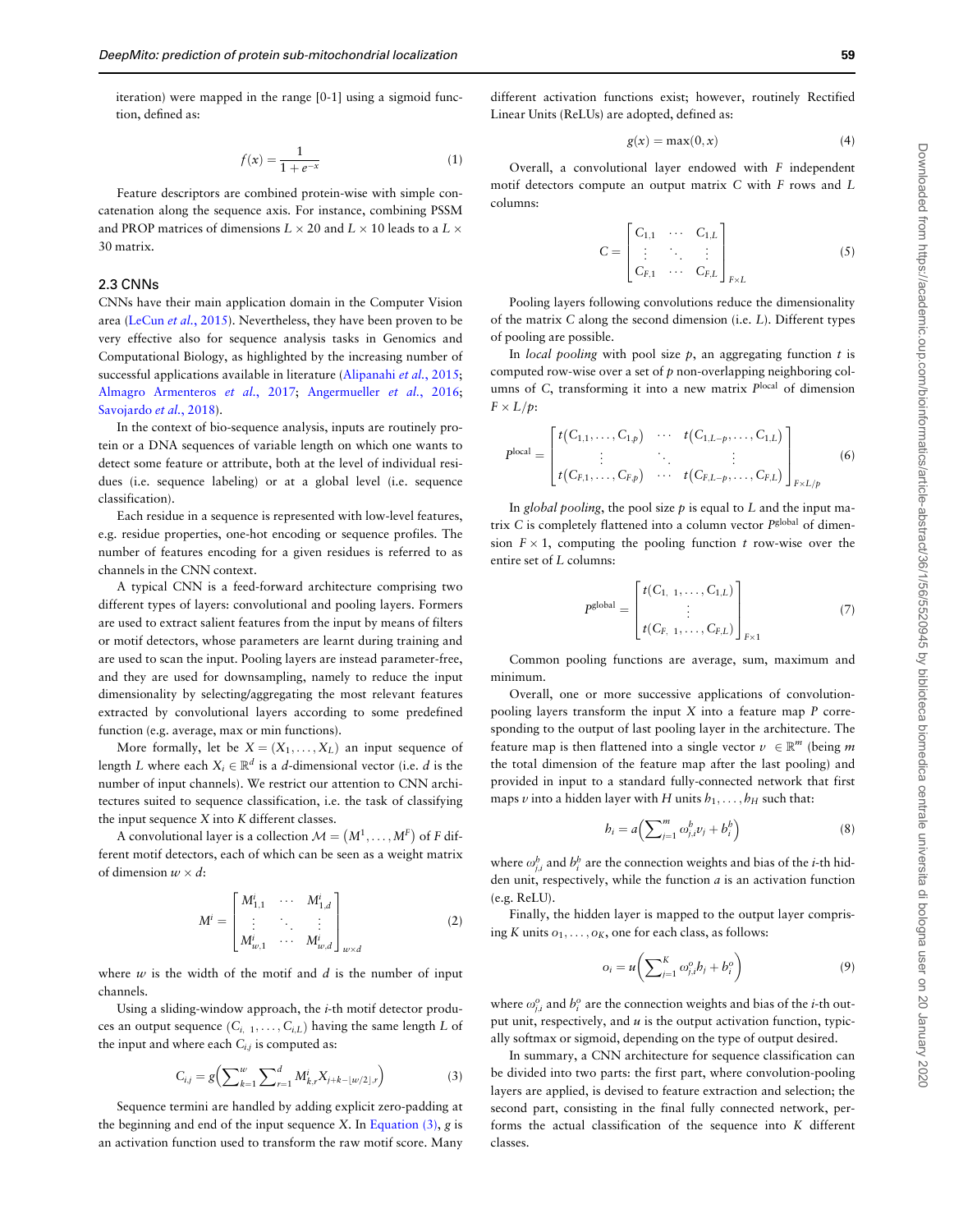#### <span id="page-4-0"></span>2.4 The DeepMito CNN architecture

Prediction of protein sub-mitochondrial localization can be naturally defined as a multi-class sequence classification problem where each input protein sequence is classified as belonging to one of  $K = 4$  different mitochondrial sub-compartments. In this respect, DeepMito is based on the CNN architecture depicted in [Fig. 1.](#page-5-0)

The input protein sequence where each residue is encoded as a ddimensional vector (d varies according to the input feature considered) is scanned using a single convolutional layer comprising F detectors of width  $w$  (we tested several different values for these two variables, see next section for details). The convolutional layer output is then processed by two parallel pooling layers computing global average and maximum functions. The rationale behind this choice is to compute both the average motif signal and its peak along the input sequence, trying to capture different types of patterns.

The two pooling layers are then concatenated into a single vector and provided to the final classification network with H hidden units (also H has been optimized as detailed in the next section). Overall, the network has four independent output units with sigmoid activation function representing scores that quantify the membership of the input protein to each considered compartment: outer membrane, inner membrane, intermembrane space and matrix. The protein is predicted as localized into the highest-scoring compartment.

The DeepMito CNN was trained using a Stochastic Gradient Descent optimizer by minimizing the cumulative binary crossentropy loss function. More formally, consider a training set  $\mathcal{D} = \{ (X^{(i)}, Y^{(i)}) \}_{i=1,\dots,N}$ , where  $X^{(i)}$  is an input protein sequence while  $Y^{(i)}$  is a 4-class target vector storing the membership of each protein to one of the compartments.

The cumulative binary cross-entropy loss function is defined as:

$$
\mathcal{E}(\mathcal{D}) = \sum_{j=1}^{K} \mathcal{E}_j(\mathcal{D})
$$
\n(10)

where each  $\mathcal{E}_i(\mathcal{D})$  is the binary cross-entropy loss function for class j and defined as:

$$
\mathcal{E}_j(\mathcal{D}) = -\frac{1}{N} \sum_{i=1}^N Y_j^{(i)} \log \left( o_j^{(i)} \right) + \left( 1 - Y_j^{(i)} \right) \log(1 - o_j^{(i)}) \tag{11}
$$

where  $o_j^{(i)}$  is the output of the CNN for the j-th class when the sequence  $X^{(i)}$  is provided in input.

## 2.5 Model selection and implementation

A CNN architecture like the one depicted in [Fig. 1](#page-5-0) has several hyperparameters that need to be optimized. In particular, to define a convolutional layer we need to specify the number F of motif detectors as well as their width  $w$ . Analogously, for fully-connected layers, we need to optimize the number H of units in the hidden layers.

In order to find optimal hyperparameters, we defined a set of possible values for each hyperparameter (see [Supplementary Table S1](https://academic.oup.com/bioinformatics/article-lookup/doi/10.1093/bioinformatics/btz512#supplementary-data) for the complete list of tested values) and adopted the following grid-search procedure to search for their optimal combination. In particular, using the SM424-18 dataset, a complete 10-fold cross-validation was running for all possible combination of hyperparameters, using one of the subsets as testing set, eight subsets as training set and one as validation set (different from testing). Each individual training was running for 100 epochs starting with random initialization for all adjustable network weights. Early stopping on validation loss was used to prevent overfitting. We then selected, among all possible combinations of parameters, the one achieving the highest performance on validation data. We used the Generalized Correlation Coefficient (GCC) (Baldi et al.[, 2000\)](#page-7-0) index

to compare different architectures (see next section for the formal definition of the GCC). The optimal set of hyperparameters was then frozen and used to score the CNN on testing data.

DeepMito was implemented in Python 2.7 and using the Keras v. 2.2.4 [\(https://keras.io](https://keras.io)) deep-learning library with Tensorflow v. 1.11 [\(https://www.tensorflow.org\)](https://www.tensorflow.org) as backend.

#### 2.6 Scoring performance

Performances of our method were scored by computing the multiclass confusion matrix  $M$  where  $M_{i,j}$  is the number of proteins belonging to class  $i$  and predicted in class  $j$ .

Single-class predictions were scored using the Matthews' Correlation Coefficient (MCC) for each class k, defined as:

$$
\text{MCC}(k) = \frac{M_{k,k}n_k - o_k u_k}{\sqrt{(M_{k,k} + o_k)(M_{k,k} + u_k)(n_k + o_k)(n_k + u_k)}}
$$
(12)

where  $o_k = \sum_{i \neq k} M_{i,k}$  is the number of over-predictions for the class  $k, u_k = \sum_{i \neq k} M_{k,i}$  is the number of under-predictions for the class k and  $n_k = \sum_{i \neq k} \sum_{j \neq k} M_{i,j}$  is the number of proteins correctly predicted as not being in class  $k$  (i.e. correct negative predictions with respect to class  $k$ ).

Moreover, we adopted the GCC, described in Baldi et al. [\(2000\),](#page-7-0) and providing a single measure to score classifications involving more than two classes. In particular, for each class  $k$ , we can compute the number  $a_k$  of proteins in class  $k$  as:

$$
a_k = \sum_{i=1}^K M_{k,i} \tag{13}
$$

and the number  $b_k$  of proteins predicted in class k as:

$$
b_k = \sum_{i=1}^{K} M_{i,k} \tag{14}
$$

Then we define the following matrix  $e$  as:

$$
e_{i,j} = \frac{a_i b_j}{N} \tag{15}
$$

where  $N = \sum_{i=1}^{K} \sum_{j=1}^{K} M_{i,j}$  is the total number of proteins in a dataset.

The GCC is then defined as:

$$
\text{GCC} = \sqrt{\frac{\sum_{i=1}^{K} \sum_{j=1}^{K} \frac{(M_{ij} - e_{ij})^2}{e_{ij}}}{N(K-1)}}
$$
(16)

The GCC value ranges from -1 to 1 and a GCC equal to 0 corresponds to predictions no better than random.

#### 3 Results

#### 3.1 Assessing the contribution of the different features

In order to build an optimal predictor for protein sub-mitochondrial compartment prediction, we first assessed the predictive power of each type of feature. In this study, as already detailed in Section 2.2, three basic type of features were considered: protein primary sequence (encoded using the standard residue one-hot encoding), protein physical– chemical attributes and evolutionary information in the form of PSSMs.

These three basic feature types were then combined and provided in the input to the DeepMito CNN architecture. In doing this, we considered protein primary sequence and PSSMs as alternative choices, scoring them individually or combined with protein physical–chemical attributes. For each evaluated feature set, a different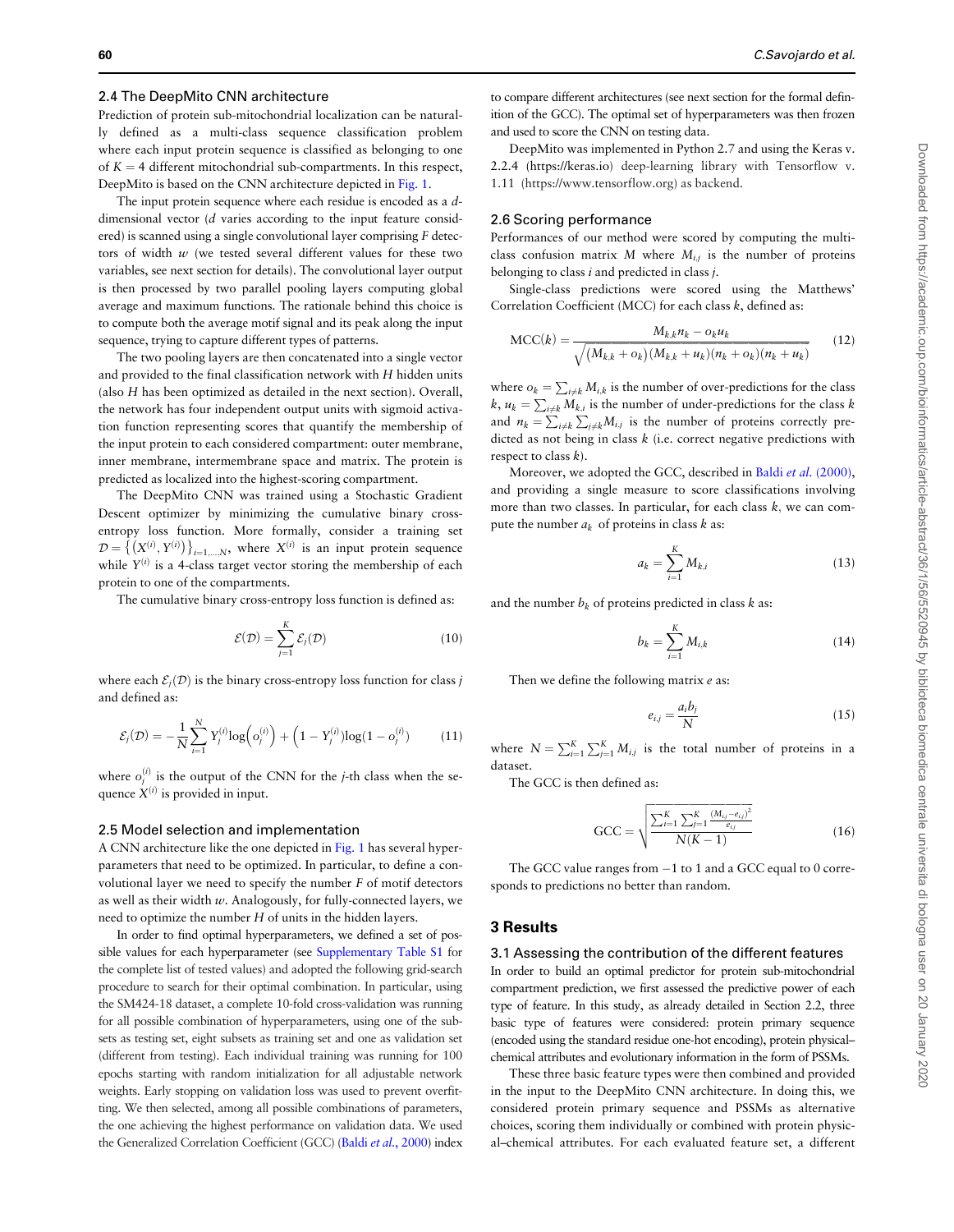<span id="page-5-0"></span>

Fig. 1. Schematic view of the DeepMito CNN architecture.

CNN has been trained in cross-validation on the SM424-18 dataset, optimizing network architecture as explained in Section 2.5. Performance scores are reported in [Table 2.](#page-6-0)

Our results indicate that both primary sequence and protein attributes, when taken alone, are not sufficiently informative and both lead to limited prediction performances, with protein attributes slightly outperforming primary sequence (GCCs are 0.19 and 0.15, respectively).

As expected, evolutionary information plays a major role in improving prediction performance. In fact, when considered alone, the PSSM input significantly improves prediction performance, leading to a generalized improvement observable in all scoring indices and, in particular in GCC, raising it up to 0.50. When PSSM is combined with protein attributes, performances further improve reaching 0.54 of GCC. We then adopted this feature set for DeepMito and for all subsequence analyses.

The optimal CNN architecture comprises 256 convolutional motif detectors of width 19 and 256 hidden units in the fully connected hidden layer (see Section 2.4 for details on the DeepMito CNN architecture).

# 3.2 Analyzing DeepMito predictions on the SM424-18 dataset

Having selected the best CNN architecture and features set, we analyzed in detail DeepMito predictions on the SM424-18 dataset. This allowed to highlight strengths and limitations of our method.

Two aspects were taken into consideration: (i) how prediction performance varies across different taxonomic kingdoms and (ii) how DeepMito performs on different types of membrane proteins, namely single-pass (SP), multi-pass (MP) and peripheral membrane (PM) proteins.

Concerning the first issue, performance scores obtained on the different subsets of animals, plants and fungi proteins are reported in [Table 3](#page-6-0). It is worth noting that these results were not obtained by retraining DeepMito on the individual subsets of proteins but simply by isolating cross-validation predictions corresponding to each taxonomic set.

Comparing results in [Table 3](#page-6-0) with overall performance scores ([Table 2,](#page-6-0) last row), we can observe a substantial robustness of the

method across the three different kingdoms. In particular, performances are stable on animals (GCC 0.54) and slightly lower on fungi (GCC 0.50). Interestingly, on plant proteins prediction performances are significantly higher, reaching a GCC of 0.71, 17 percentage points higher than the one obtained on the full dataset (0.54).

In [Table 4](#page-6-0), results focus on the prediction of the localization of mitochondrial membrane proteins (i.e. experimentally localized into inner and/or outer membranes). In particular, we analyzed prediction results with respect to available experimental information on membrane protein topology, more specifically separating SP proteins (spanning the membrane with a single transmembrane segment), MP proteins (endowed with multiple transmembrane segments) and PM proteins (physically associated to the membrane but not spanning it). Out of 264 membrane proteins included in SM424-18, we were able to retrieve from UniprotKB topological information for 227 proteins.

In [Table 4,](#page-6-0) for each topology class, we report the total number of proteins  $(N_P)$ , the number of outer and inner membrane proteins  $(N<sub>O</sub>$  and  $N<sub>I</sub>$ , respectively), the fraction of proteins correctly predicted in either inner or outer membrane ( $Q_2^{\text{mem}}$ ) and the MCCs for inner and outer membrane classes.

Results show that the stronger the transmembrane signal is along the sequence the higher is the ability of DeepMito to properly recognize these proteins and discriminate them from non-membrane ones: 98% and 92% of MP and SP proteins, respectively, are correctly predicted as belonging to membrane compartments (either inner or outer membrane). In contrast, only 22 out of 61 (36%), PM proteins are correctly localized into membranes. This suggests that PM proteins are endowed with features that are more similar to proteins of matrix and/or intermembrane space. Thirty-nine PM proteins are incorrectly classified into globular compartments: out of these, 32 are annotated in UniprotKB as residing in the matrix side of the membrane. Interestingly DeepMito correctly assigns 28 out of 32 PM proteins to the matrix compartment.

#### 3.3 Comparing DeepMito with other approaches

Performing a comparison among different approaches for submitochondrial localization prediction is a challenging task, mainly because different methods are trained/tested using different datasets and many of the methods presented so far are no more available via respective web servers. For these reasons, we decided to carry out a direct comparison between DeepMito and the most recent approach described for the same four-compartment discriminative task (SubMitoPred, Kumar et al.[, 2018](#page-7-0)). Furthermore, it is the only method running (at the specified web URL reported in the reference paper) and providing training/testing dataset for downloading.

For sake of comparison, we trained and tested DeepMito using a 5-fold cross-validation on the SubMitoPred dataset, comprising 570 proteins localized into the four different compartments ([Table 1\)](#page-2-0). In particular, two different procedures were applied to perform crossvalidation. In a first experiment, we applied exactly the same procedure as described by the SubMitoPred authors, namely, random splitting the set of 570 proteins into five subsets (results labeled as RS in [Table 5\)](#page-6-0). In this comparative benchmark, our method significantly outperforms its competitor in all MCC scores. Noticeably, DeepMito performances are more stable across the four different classes, suggesting that our method is able to better cope with class imbalance. Proteins localized in the intermembrane space, despite their low abundance (only 32 out of 570 proteins in the SubMitoPred dataset) are recognized very well by DeepMito,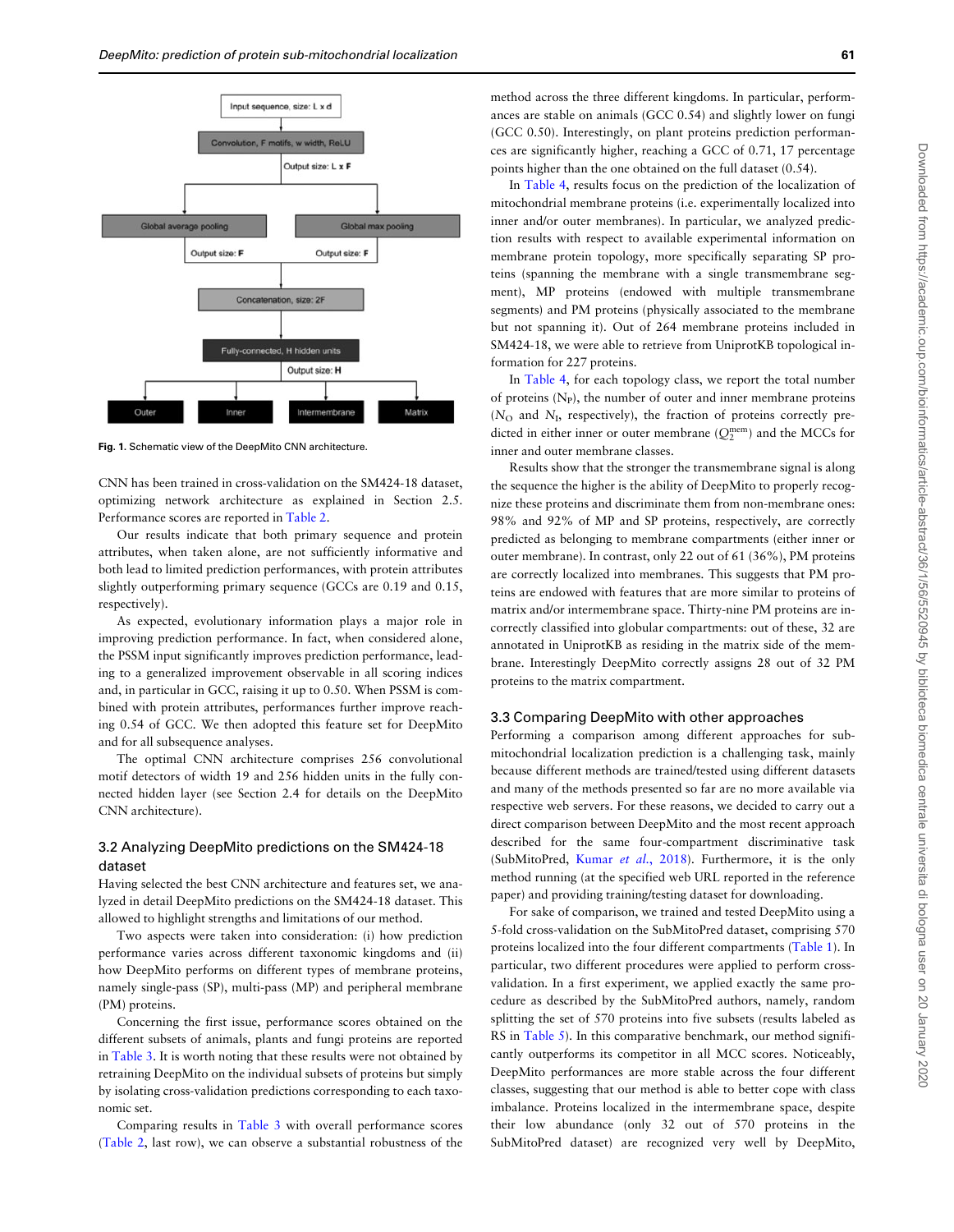Feature set  $MCC(O)^a$   $MCC(I)^a$   $MCC(T)^a$   $MCC(M)^a$   $GCC^b$  $SEQ<sup>c</sup>$  0.17 0.15 0.13 0.07 0.15  $PROP<sup>d</sup>$  0.17 0.07 0.22 0.13 0.19  $PSSM<sup>e</sup>$  0.51 0.47 0.42 0.57 0.50 SEO+PROP 0.16 0.07 0.55 0.09 0.34 PSSM+PROP 0.46 0.47 0.53 0.65 0.54

<span id="page-6-0"></span>Table 2. Cross-validation performance on the SM424-18 dataset using different feature sets

<sup>a</sup>MCC (O, I, T, M): Matthews Correlation Coefficient of Outer, Inner, Intermembrane and Matrix localization, respectively.

<sup>b</sup>GCC: Generalized Correlation Coefficient ([Equation \(16\)](#page-4-0)).

c Residue one-hot encoding.

d Residue physicochemical attributes.

e PSSM: Position Specific Scoring Matrix.

Table 3. DeepMito prediction performance on proteins from different taxonomic kingdoms

| Kingdom                      |      |      |      | $MCC(O)^a$ $MCC(I)^a$ $MCC(T)^a$ $MCC(M)^a$ $GCC^b$ |      |
|------------------------------|------|------|------|-----------------------------------------------------|------|
| Metazoa $(193^c)$            | 0.44 | 0.44 | 0.52 | 0.69                                                | 0.54 |
| Viridiplantae $(60^{\circ})$ | 0.45 | 0.52 | 0.90 | 0.76                                                | 0.71 |
| Fungi $(166^{\circ})$        | 0.49 | 0.52 | 0.37 | 0.59                                                | 0.50 |

<sup>a</sup>MCC (O, I, T, M): Matthews Correlation Coefficient of Outer, Inner, Intermembrane and Matrix localization, respectively.

<sup>b</sup>GCC: Generalized Correlation Coefficient ([Equation \(16\)](#page-4-0)).

c Number of sequences.

achieving an MCC score of 0.54 against the 0.19 reported by SubMitoPred.

To further confirm the ability of DeepMito to capture informative patterns from data, we carried out an additional experiment using a more stringent procedure to perform cross-validation (marked as CL in Table 5). In this experiment, cross-validation split was computed confining pairs of sequence sharing any residual local similarity in the same cross-validation set (as done for our SM424- 18 dataset, see Sections 2.2.1 and 2.2.2 for details). As expected, results obtained by DeepMito are slightly worse than those achieved by random splitting (justifying the adoption of the more stringent similarity reduction procedure) but still significantly higher than those achieved by SubMitoPred in all MCC scores.

#### 3.4 Scoring DeepMito on genomic-scale analysis

As a final test, we evaluated DeepMito on genomic-scale analysis using the human mitochondrial dataset extracted from the Cell Atlas database (see Section 2.1.3). In particular, DeepMito was trained using the entire SM424-18 dataset and predictions generated for all the 1050 proteins included in the Mito-CA-Full dataset.

First, we assessed DeepMito predictions with respect to available experimental annotations: for this, we extracted predictions on the Mito-CA-Annotated dataset comprising 179 sequences endowed with experimental GO terms relative to sub-mitochondrial compartments. [Figure 2](#page-7-0) summarizes distributions of annotations, DeepMito predictions as well as the number of correct predictions for each class. Evidently, DeepMito predictions correlate very well with available experimental evidence: overall, our method achieves a GCC of 0.97 on the Mito-CA-Annotated dataset.

In [Fig. 3,](#page-7-0) we show the distribution of predicted classes for all the 1050 proteins in the Mito-CA-Full dataset. The relative abundances of predicted compartments are comparable to the ones observed in Table 4. DeepMito prediction performance on mitochondrial membrane proteins with respect to annotated membrane protein topology

| Topology  | $N_P (N_O + N_I)^a$ | $Q_2^{\text{mem}}$ $(\%)^{\text{b}}$ | MCC(O) | MCC(I) |
|-----------|---------------------|--------------------------------------|--------|--------|
| <b>SP</b> | $71(31+40)$         | 92                                   | 0.43   | 0.38   |
| МP        | $94(21+73)$         | 98                                   | 0.47   | 0.49   |
| PМ        | $61(6+55)$          | 36                                   | 0.36   | 0.09   |

 ${}^{a}N_{P}$  ( $N_{O}+N_{I}$ ): number of membrane protein (outer and inner).

b<sub>Q<sup>mem</sup></sub>: the fraction of proteins correctly predicted in either inner or outer membrane.

SP: single-pass membrane protein; MP: multiple-pass membrane protein; PM: peripheral membrane protein.

| Table 5. Performance comparison of different methods |  |  |
|------------------------------------------------------|--|--|
|------------------------------------------------------|--|--|

| Method                      | Cross-validation MCC(O) MCC(I) MCC(T) MCC(M) |       |      |      |      |
|-----------------------------|----------------------------------------------|-------|------|------|------|
| SubMitoPred <sup>a</sup> RS |                                              | 0.42  | 0.34 | 0.19 | 0.51 |
| DeepMito                    | RS                                           | 0.45  | 0.68 | 0.54 | 0.79 |
| DeepMito                    | CL.                                          | 0.42. | 0.60 | 0.46 | 0.76 |

#### <sup>a</sup>Results taken from [Kumar](#page-7-0) et al. (2018).

RS=cross-validation performed by random splitting the dataset. CL=cross-validation performed confining any local similarity into the same cross-validation set (see Sections 2.2.1 and 2.2.2 for details).

the Mito-CA-Annotated dataset. Complete results can be examined in detail at [http://busca.biocomp.unibo.it/deepmito/hpa.](http://busca.biocomp.unibo.it/deepmito/hpa)

#### 3.5 Software availability

We released DeepMito as web server at [http://busca.biocomp.unibo.](http://busca.biocomp.unibo.it/deepmito) [it/deepmito](http://busca.biocomp.unibo.it/deepmito). The server supports the analysis of up to 200 sequences per submission: for each input protein, the server provides the predicted sub-mitochondrial compartment (as Gene Ontology Cellular Component term) along with a score associated with the prediction. Even though the server is intended to be used with proteins already known to be mitochondrial and for which the user is interested to know the precise localization inside the organelle, there is the possibility that users provide in input proteins that are not mitochondrial. In order to cope with this issue, the server performs a scanning of input proteins using two state-of-the-art predictors of mitochondrial localization: TPpred3 [\(Savojardo](#page-8-0) et al., 2015), which predict mitochondrial localization by means of recognition of the targeting pre-sequence, and BaCelLo [\(Pierleoni](#page-7-0) et al., 2006), which provide discrimination of mitochondrial proteins from proteins directed to other compartments. A protein is predicted as mitochondrial if at least one of the above methods classifies it as such. This piece of information is provided as additional output for the user.

We also provide a standalone version of the program implemented as a Docker container. The image is available on DockerHub at [https://hub.docker.com/r/bolognabiocomp/deepmito.](https://hub.docker.com/r/bolognabiocomp/deepmito) A tutorial on how to install and use the DeepMito docker container can be found at [http://busca.biocomp.unibo.it/deepmito/software.](http://busca.biocomp.unibo.it/deepmito/software) DeepMito source code is also available on GitHub at [https://github.](https://github.com/BolognaBiocomp/deepmito) [com/BolognaBiocomp/deepmito](https://github.com/BolognaBiocomp/deepmito).

## 4 Conclusions

DeepMito is a novel method for predicting protein submitochondrial localization. Thanks to the power of a CNN architecture specifically designed to solve this task, DeepMito scores with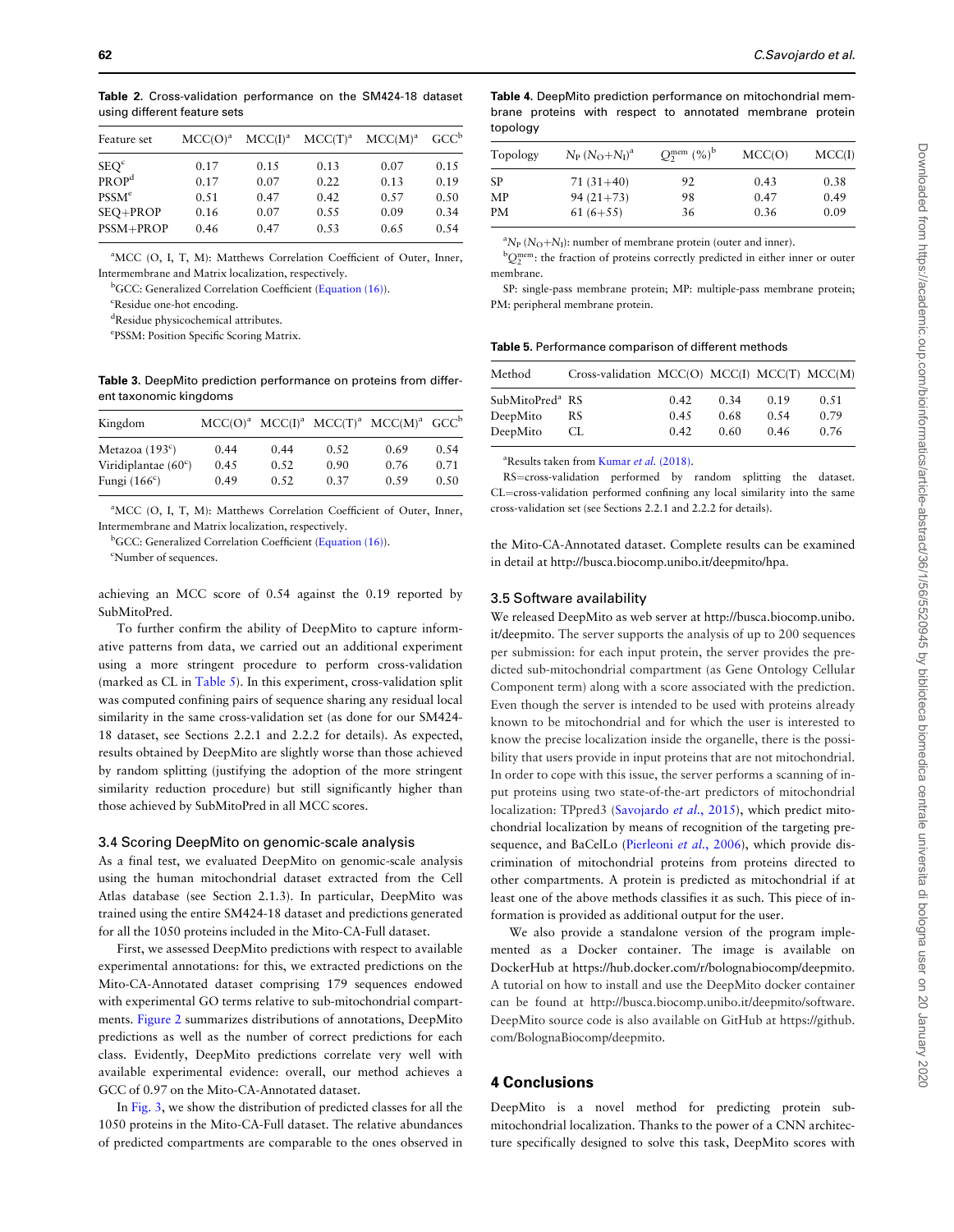<span id="page-7-0"></span>

Fig. 2. Distribution of annotations and DeepMito predictions on the Mito-CA-Annotated dataset.



Fig. 3. Distribution of DeepMito predictions on the Mito-CA-Full dataset.

good performances in different experiments aiming at testing its validity and applicability. In a four-compartment discrimination test, DeepMito scores higher than SubMitoPred, a recent method performing the same task. We tested DeepMito adopting a 10-fold cross-validation procedure on a newly developed training/testing set containing only mitochondrial proteins with location experimentally annotated. Then we also retrained and tested our predictor adopting the same set of proteins and the same cross-validation procedure of SubMitoPred, and again our method overpasses the state-of-the-art.

SubMitoPred is based on a combination of transfer-by-similarity and support vector machines. In contrast, DeepMito is based on artificial neural networks and it adopts the CNN architecture to extract relevant patterns from primary features. One immediate result is that our approach is robust with respect to class imbalance and provides very accurate predictions even for those compartments that are underrepresented in the training set (such as the intermembrane space, accounting for only few proteins).

The adoption of more complex architectures like recurrent layers may improve prediction performance in this task. However, in our experiments (data not shown), recurrent approaches lead to poor performance. This fact is maybe due to the scarcity of data which hampers proper training of complex architectures.

DeepMito well performs also on proteome-scale analysis, carried out on high-quality human proteins from the Cell Atlas database

(Thul et al.[, 2017](#page-8-0)). A present limit of DeepMito, due to the paucity of good quality available data is its present impossibility to predict multiple localization for a single protein sequence.

We propose DeepMito as a powerful and reliable tool for integration in functional annotation platforms.

# Funding

PRIN 2017 project 2017483NH8 (to C.S.) (Italian MIUR).

Conflict of Interest: none declared.

#### References

- Alipanahi,B. et al. (2015) Predicting the sequence specificities of DNA- and RNA-binding proteins by deep learning. Nat. Biotechnol., 33, 831–838.
- Almagro Armenteros, J.J. et al. (2017) DeepLoc: prediction of protein subcellular localization using deep learning. Bioinformatics, 33, 3387–3395.
- Altschul,S.F. et al. (1997) Gapped BLAST and PSI-BLAST: a new generation of protein database search programs. Nucleic Acids Res., 25, 3389–3402.
- Angermueller,C. et al. (2016) Deep learning for computational biology. Mol. Syst. Biol., 12, 878.
- Baldi,P. et al. (2000) Assessing the accuracy of prediction algorithms for classification: an overview. Bioinformatics, 16, 412–424.
- Bannai,H. et al. (2002) Extensive feature detection of N-terminal protein sorting signals. Bioinformatics, 18, 298–305.
- Du,P. and Li,Y. (2006) Prediction of protein submitochondria locations by hybridizing pseudo-amino acid composition with various physicochemical features of segmented sequence. BMC Bioinformatics, 7, 518.
- Du,P. and Yu,Y. (2013) SubMito-PSPCP: predicting protein submitochondrial locations by hybridizing positional specific physicochemical properties with pseudoamino acid compositions. Biomed. Res. Int., 2013, 263829.
- Dudek,J. et al. (2013) Mitochondrial protein import: common principles and physiological networks. Biochim. Biophys. Acta, 1833, 274–285.
- Emanuelsson,O. et al. (2007) Locating proteins in the cell using TargetP, SignalP and related tools. Nat. Protoc., 2, 953-971.
- Fan,G.L. and Li,Q.Z. (2012) Predicting protein submitochondria locations by combining different descriptors into the general form of Chou's pseudo amino acid composition. Amino Acids, 43, 545–555.
- Fukasawa,Y. et al. (2015) MitoFates: improved prediction of mitochondrial targeting sequences and their cleavage sites. Mol. Cell Proteomics, 14, 1113–1126.
- Kidera, A. et al. (1985) Statistical analysis of the physical properties of the 20 naturally occurring amino acids. J. Prot. Chem., 4, 23–55.
- Kumar,R. et al. (2014) Protein sub-nuclear localization prediction using SVM and PFAM domain information. PLoS One, 9, e98345.
- Kumar,R. et al. (2018) Proteome-wide prediction and annotation of mitochondrial and sub-mitochondrial proteins by incorporating domain information. Mitochondrion, 42, 11–22.
- LeCun,Y. et al. (2015) Deep learning. Nature, 521, 436–444.
- Li,W. and Godzik,A. (2006) Cd-hit: a fast program for clustering and comparing large sets of protein or nucleotide sequences. Bioinformatics, 22, 1658–1659.
- Lin,H. et al. (2013) Using over-represented tetrapeptides to predict protein submitochondria locations. Acta Biotheor., 61, 259–268.
- Martelli,P.L. et al. (2015) Computer-based prediction of mitochondria-targeting peptides. Methods Mol. Biol., 1264, 305–320.
- Mei,S. (2012) Multi-kernel transfer learning based on Chou's PseAAC formulation for protein submitochondria localization. J. Theor. Biol., 293, 121–130.
- Nanni,L. and Lumini,A. (2008) Genetic programming for creating Chou's pseudo amino acid based features for submitochondria localization. Amino Acids, 34, 653–660.
- Petsalaki, E.I. et al. (2006) PredSL: a tool for the N-terminal sequence-based prediction of protein subcellular localization. Genomics Proteomics Bioinformatics, 4, 48–55.
- Pierleoni,A. et al. (2006) BaCelLo: a balanced subcellular localization predictor. Bioinformatics, 22, e408–e416.